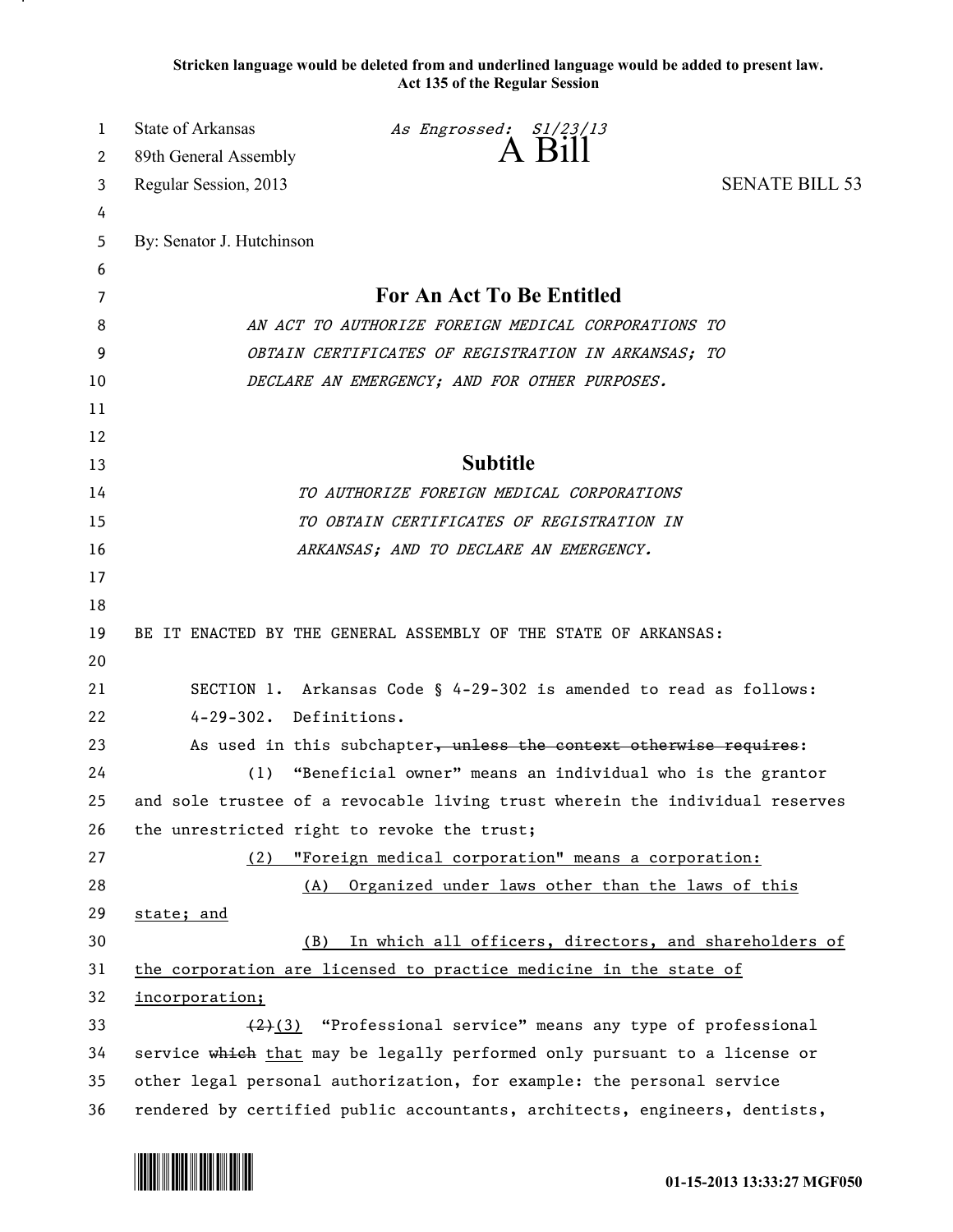| 1  | doctors, and attorneys at law; and                                           |  |  |
|----|------------------------------------------------------------------------------|--|--|
| 2  | $(3)(4)$ "Shareholder" means either:                                         |  |  |
| 3  | (A) The person in whose name shares are registered in the                    |  |  |
| 4  | records of a corporation; or                                                 |  |  |
| 5  | The beneficial owner of shares of a revocable living<br>(B)                  |  |  |
| 6  | trust where the shares are registered in the records of the corporation in   |  |  |
| 7  | the names of the revocable living trust.                                     |  |  |
| 8  |                                                                              |  |  |
| 9  | SECTION 2. Arkansas Code Title 4, Chapter 29, Subchapter 3 is amended        |  |  |
| 10 | to add an additional section to read as follows:                             |  |  |
| 11 | 4-29-313. Foreign medical corporations - Certificates of registration        |  |  |
| 12 | - Governance - Licensure.                                                    |  |  |
| 13 | (a) If a foreign medical corporation complies with this subchapter,          |  |  |
| 14 | the Arkansas State Medical Board may issue a certificate of registration to  |  |  |
| 15 | the foreign medical corporation.                                             |  |  |
| 16 | (b) A person who is not licensed to practice medicine shall not              |  |  |
| 17 | participate in the ownership, management, or control of a foreign medical    |  |  |
| 18 | corporation.                                                                 |  |  |
| 19 | (c) A proxy to vote shares of a foreign medical corporation shall not        |  |  |
| 20 | be given to a person who is not licensed to practice medicine.               |  |  |
| 21 | (d) A physician who is affiliated with a foreign medical corporation         |  |  |
| 22 | shall obtain a license to practice medicine from the board before practicing |  |  |
| 23 | medicine in Arkansas.                                                        |  |  |
| 24 |                                                                              |  |  |
| 25 | SECTION 3. EMERGENCY CLAUSE. It is found and determined by the               |  |  |
| 26 | General Assembly of the State of Arkansas that access to medical care is     |  |  |
| 27 | becoming increasingly more difficulty in this state; that difficulties with  |  |  |
| 28 | access to medical care may reach crisis levels as recent changes in federal  |  |  |
| 29 | law increase the demand for medical care without an accompanying increase in |  |  |
| 30 | the number of medical providers in the state; and that this act is           |  |  |
| 31 | immediately necessary to ensure broad access to medical care by reducing     |  |  |
| 32 | disincentives to the entry of medical care providers into Arkansas.          |  |  |
| 33 | Therefore, an emergency is declared to exist, and this act being immediately |  |  |
| 34 | necessary for the preservation of the public peace, health, and safety shall |  |  |
| 35 | become effective on:                                                         |  |  |
| 36 | (1) The date of its approval by the Governor;                                |  |  |